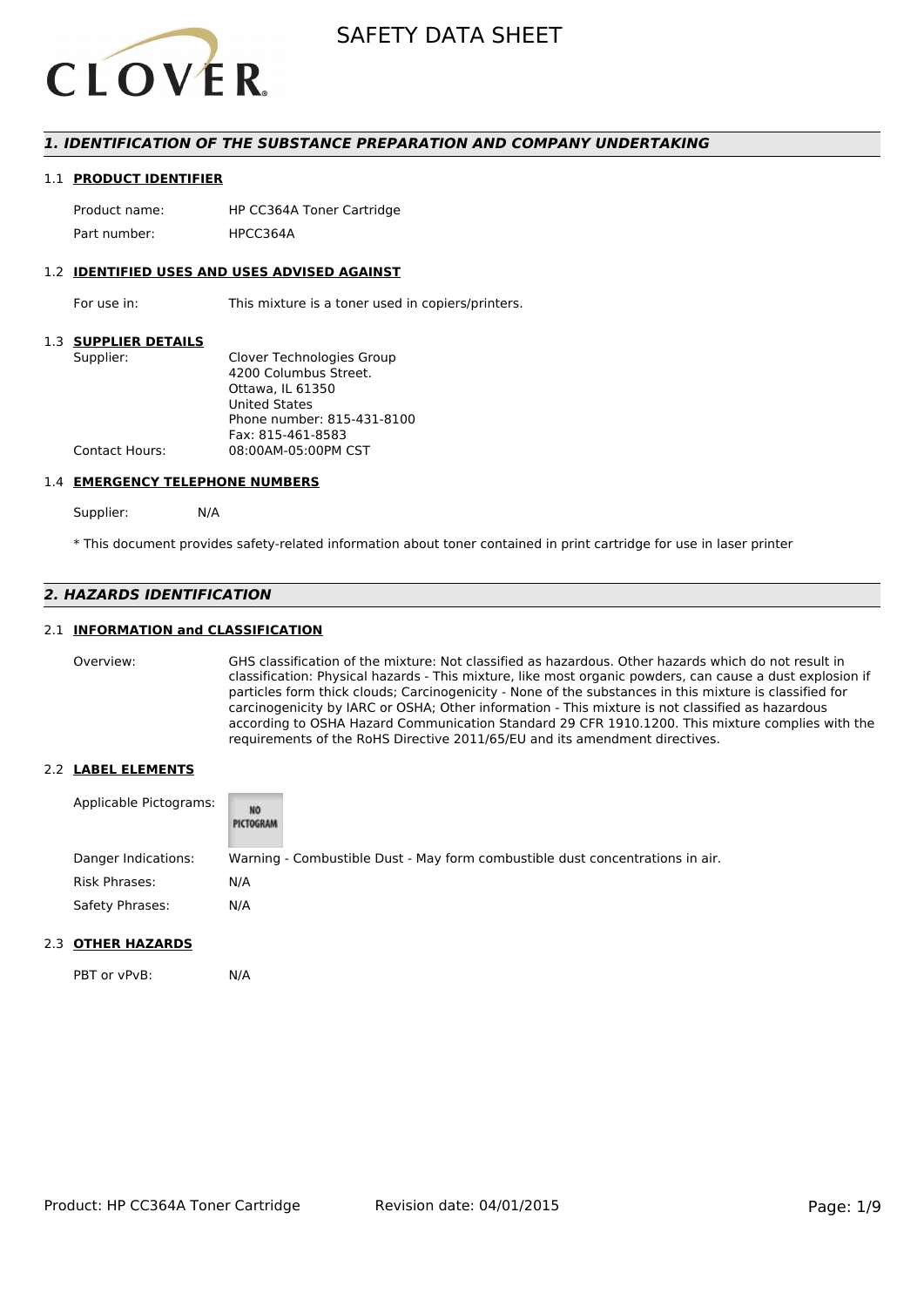

## *3. COMPOSITION / INFORMATION ON INGREDIENTS*

| Ingredients                   | <b>CAS number</b>   | Weight % | <b>OSHA</b><br><b>PEL</b> | <b>ACGIH</b><br><b>TLV</b> | Other                                |
|-------------------------------|---------------------|----------|---------------------------|----------------------------|--------------------------------------|
| Styrene acrylate<br>copolymer | <b>TRADE SECRET</b> | 40-60    |                           |                            | TSCA listed/exempted: Yes            |
| Iron oxide                    | 1317-61-9           | 35-55    |                           |                            | TSCA listed/exempted: Yes            |
| Amorphous silica              | 7631-86-9           | $<$ 5    |                           |                            | TSCA listed/exempted: Yes            |
| Wax                           | <b>TRADE SECRET</b> | $1 - 10$ |                           |                            | TSCA listed/exempted: Yes. Refer     |
|                               |                     |          |                           |                            | to Section 8 for the exposure limits |
|                               |                     |          |                           |                            | and Section 11 for toxicological     |
|                               |                     |          |                           |                            | information.                         |

## The Full Text for all R-Phrases are Displayed in Section 16

## **COMPOSITION COMMENTS**

The Data Shown is in accordance with the latest Directives.

This section provides composition information for the toner powder contained in specially designed container inside of the print cartridge.

## *4. FIRST-AID MEASURES*

## 4.1 **FIRST AID MEASURES**

## 4.1.1 **FIRST AID INSTRUCTIONS BY RELEVANT ROUTES OF EXPOSURE**

| Inhalation:   | Provide fresh air immediately. If symptoms occur, seek medical advice.                                                                                |
|---------------|-------------------------------------------------------------------------------------------------------------------------------------------------------|
| Eye contact:  | Do not rub eyes. Immediately rinse with plenty of clean running water until particles are washed<br>out. If irritation persists, seek medical advice. |
| Skin contact: | Wash out particles with plenty of water and soap. If irritation develops, seek medical advice.                                                        |
| Ingestion:    | Clean mouth out with water. Drink several glasses of water. If sickness develops, seek medical<br>advice.                                             |

#### 4.1.2 **ADDITIONAL FIRST AID INFORMATION**

| Additional first aid information:     | N/A                                                                                                                                                                        |
|---------------------------------------|----------------------------------------------------------------------------------------------------------------------------------------------------------------------------|
| Immediate Medical Attention Required: | Immediate medical attention may be required in the unlikely event of extreme<br>inhalation, eye contact or unusual reaction due to physical idiosyncrasy of the<br>person. |

#### 4.2 **SYMPTOMS AND EFFECTS**

Delayed Symptoms from Exposure:

Acute Symptoms from Exposure: Eye contact: Irritation may occur by mechanical abrasion. Skin contact: Minimal skin irritation may occur. Inhalation: Slight irritation of respiratory tract may occur with exposure to large amount of toner dust. Ingestion: Ingestion is an unlikely route of entry under normal conditions of use.<br>N/A

## 4.3 **IMMEDIATE SPECIAL TREATMENT OR EQUIPMENT REQUIRED**

N/A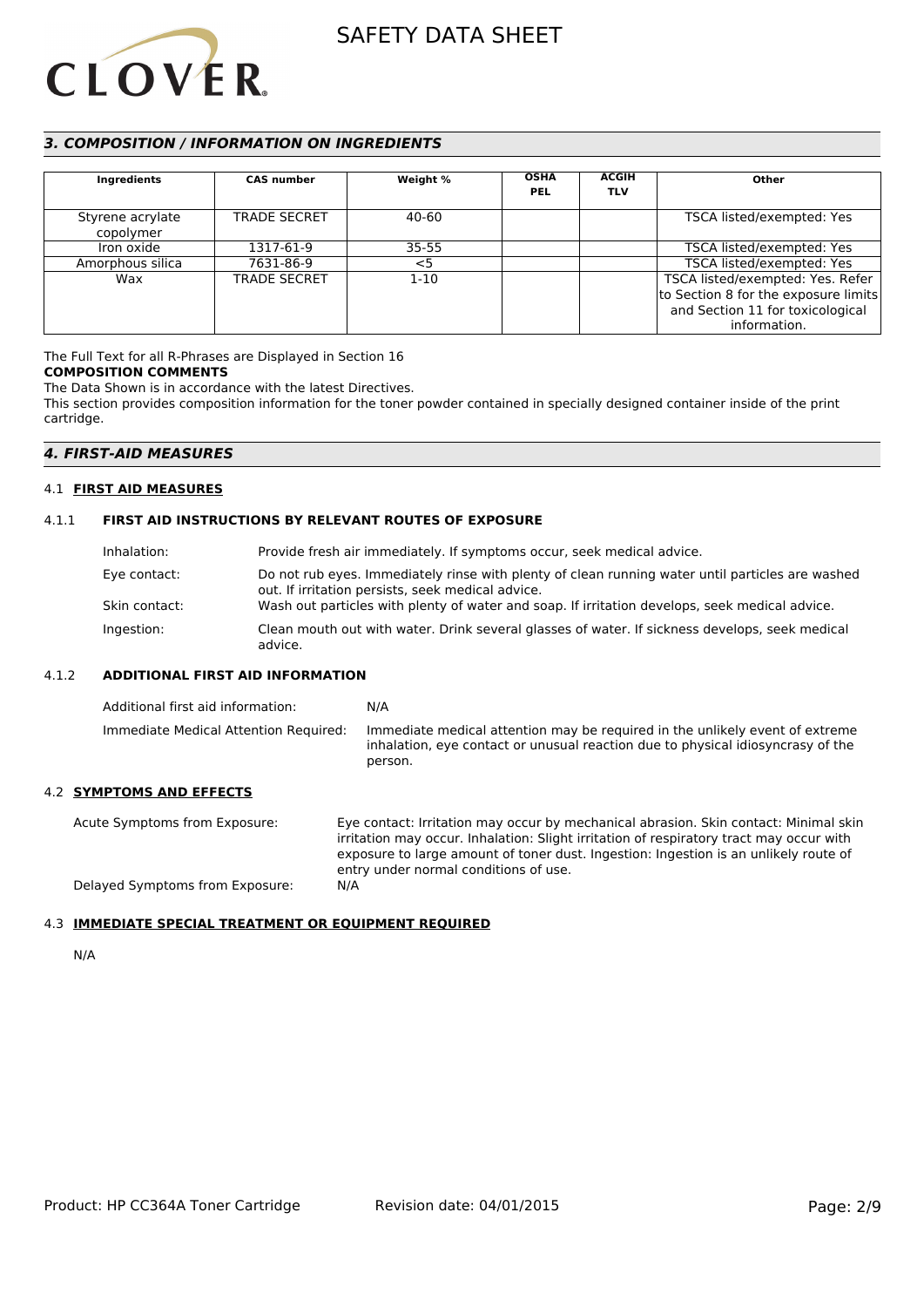

## *5. FIRE-FIGHTING MEASURES*

#### 5.1 **EXTINGUISHING MEDIA**

| Recommended Extinguishing Media:    | Water, foam, dry chemical. |
|-------------------------------------|----------------------------|
| Extinguishing Media Not to be Used: | None known.                |

#### 5.2 **SPECIAL HAZARD**

Unusual Fire/Explosion Hazards: Toner, like most organic powders, is capable of creating a dust explosion when particles form thick clouds. Carbon monoxide and carbon dioxide are hazardous resulting gases.

Extinguishing Media Not to be Used: N/A

#### 5.3 **ADVICE FOR FIRE FIGHTERS**

Avoid inhalation of smoke. Wear protective cloting an wear self-contained breathing apparatus

### *6. ACCIDENTAL RELEASE MEASURES*

## 6.1 **PERSONAL PRECAUTIONS, PROTECTIVE EQUIPMENT AND EMERGENCY PROCEDURES**

#### 6.1.1 **PRECAUTIONS FOR NON-EMERGENCY PERSONNEL**

Avoid dust formation. Do not breathe dust.

#### 6.1.2 **ADDITIONAL FIRST AID INFORMATION**

N/A

#### 6.1.3 **PERSONAL PROTECTION**

Wear personal protective equipment as described in Section 8.

#### 6.2 **ENVIRONMENTAL PRECAUTIONS**

Regulatory Information: Keep product out of sewers and watercourses.

#### 6.3 **METHODS AND MATERIAL FOR CONTAINMENT AND CLEANUP**

Spill or Leak Cleanup Procedures: Eliminate sources of ignition and flammables. Shelter the released material (powder) from wind to avoid dust formation and scattering. Vacuum or sweep the material into a sealed container. If a vacuum cleaner is used, it must be dust explosion-proof. Dispose of the material in accordance with Federal/state/local requirements.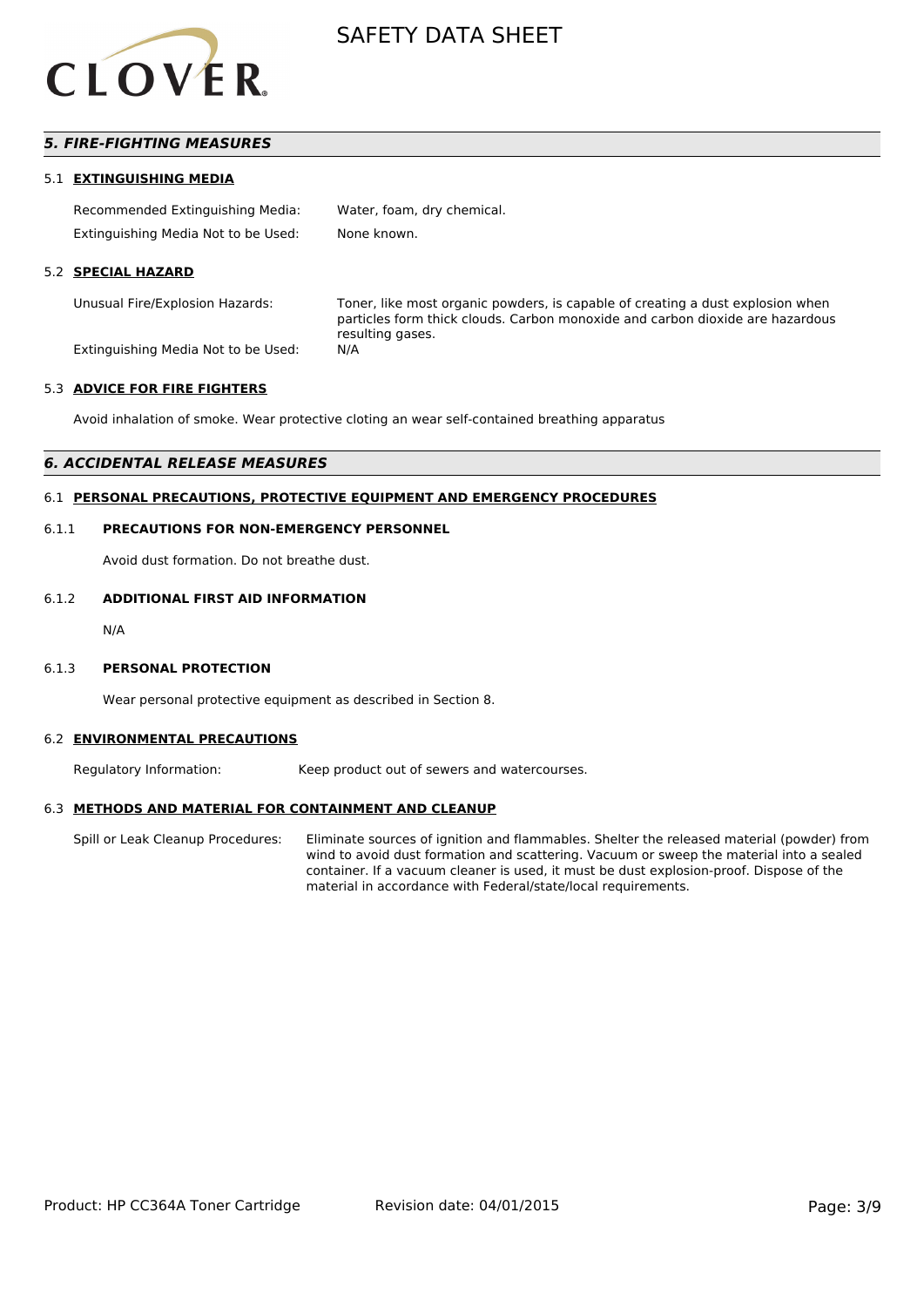

### *7. HANDLING AND STORAGE*

#### 7.1 **PRECAUTIONS FOR SAFE HANDLING**

Recommendations for Handling: No special precautions when used as intended. Keep containers closed, avoid creating dust. Keep away from ignition sources. Advice on General Hygiene: Never eat, drink or smoke in work areas. Practice good personal hygiene after using this material, especially before eating, drinking, smoking, using the restroom, or applying cosmetics.

#### 7.2 **CONDITIONS FOR SAFE STORAGE**

Avoid high temperatures, >100°F/32°C

#### 7.3 **SPECIFIC END USES**

Printing devices

#### *8. EXPOSURE CONTROLS/PERSONAL PROTECTION*

#### 8.1 **CONTROL PARAMETERS**

The best protection is to enclose operations and/or provide local exhaust ventilation at the site of chemical release in order to maintain airborne concentrations of the product below OSHA PELs (See Section 2). Local exhaust ventilation is preferred because it prevents contaminant dispersion into the work area by controlling it at its source.

#### 8.2 **EXPOSURE CONTROLS**

#### **Respiratory protection:**

IMPROPER USE OF RESPIRATORS IS DANGEROUS. Seek professional advice prior to respirator selection and use. Follow OSHA respirator regulations (29 CFR 1910.134 and 1910.137) and, if necessary, wear a NIOSH approved respirator. Select respirator based on its suitability to provide adequate worker protection for given work conditions, levels of airborne contamination, and sufficient levels of oxygen.

#### **Eye/Face Protection:**

Contact lenses are not eye protective devices. Appropriate eye protection must be worn instead of, or in conjunction with contact lenses.

#### **Hand/Skin Protection:**

For emergency or non-routine operations (cleaning spills, reactor vessels, or storage tanks), wear an SCBA. WARNING! Air purifying respirators do not protect worker in oxygen deficient atmospheres.

#### **Additional Protection:**

N/A

#### **Protective Clothing and Equipment:**

Wear chemically protective gloves, boots, aprons, and gauntlets to prevent prolonged or repeated skin contact. Wear splashproof chemical goggles and face shield when working with liquid, unless full face piece respiratory protection is worn.

#### **Safety Stations:**

Make emergency eyewash stations, safety/quick-drench showers, and washing facilities available in work area.

#### **Contaminated Equipment:**

Separate contaminated work clothes from street clothes. Launder before reuse. Remove material from your shoes and clean personal protective equipment. Never take home contaminated clothing.

#### **Comments:**

Never eat, drink or smoke in work areas. Practice good personal hygiene after using this material, especially before eating, drinking, smoking, using the restroom, or applying cosmetics.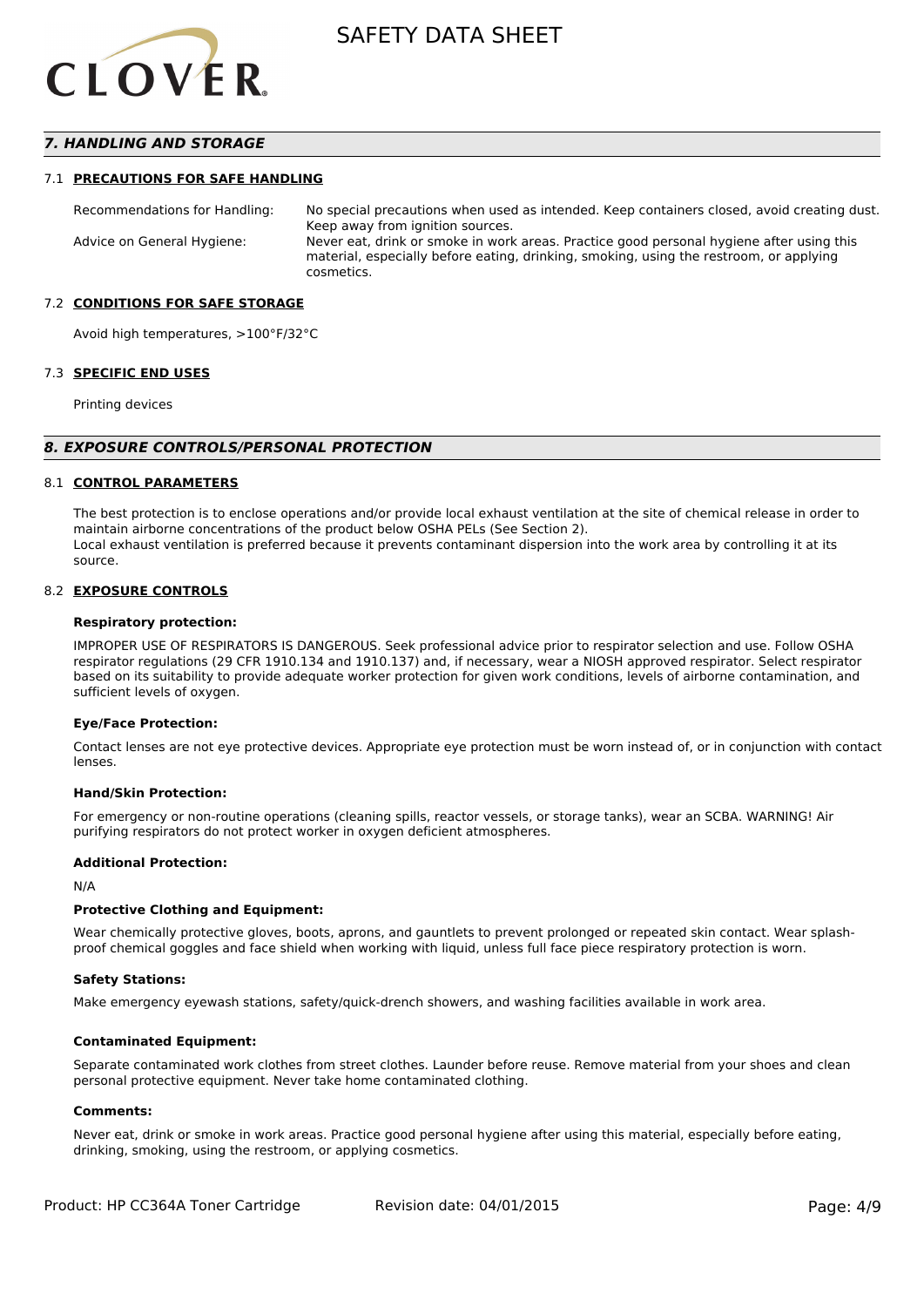

## *9. PHYSICAL AND CHEMICAL PROPERTIES*

## 9.1 **DETAIL INFORMATION**

| Physical state:            | APPEARANCE: Fine black powder. |
|----------------------------|--------------------------------|
| Color:                     | Black                          |
| Odor:                      | None or slight plastic odor    |
| Odor threshold:            | N/A                            |
|                            |                                |
| Boiling point:             | N/A                            |
| Melting point:             | N/A                            |
| Flash point:               | N/A                            |
| <b>Explosion limits:</b>   | N/A                            |
| Relative density:          | $1.5 - 2.5$                    |
| Auto-ignition temperature: | N/A                            |
|                            |                                |

#### 9.2 **OTHER INFORMATION**

FLAMMABILITY: Not flammable by burning rate DOT/UN test N.1 (similar product) SOLUBILITY: Negligible in water. Partially soluble in some organic solvents such as toluene and tetrahydrofuran.

## *10. CHEMICAL STABILITY AND REACTIVITY*

#### 10.1 **Reactivity:**

| <b>Reactivity Hazards:</b>     | None                                                                                                           |
|--------------------------------|----------------------------------------------------------------------------------------------------------------|
| Data on Mixture Substances:    | None                                                                                                           |
| 10.2 Chemical Stability:       | The product is stable. Under normal conditions of storage and use, hazardous<br>polymerisation will not occur. |
| 10.3 Hazardous Polymerization: | Stable under conditions of normal use.                                                                         |
| 10.4 Conditions to Avoid:      | Keep away from heat, flame, sparks and other ignition sources.                                                 |
| 10.5 Incompatible Materials:   | Strong oxidising materials                                                                                     |
| 10.6 Hazardous Decomposition:  | Will not occur.                                                                                                |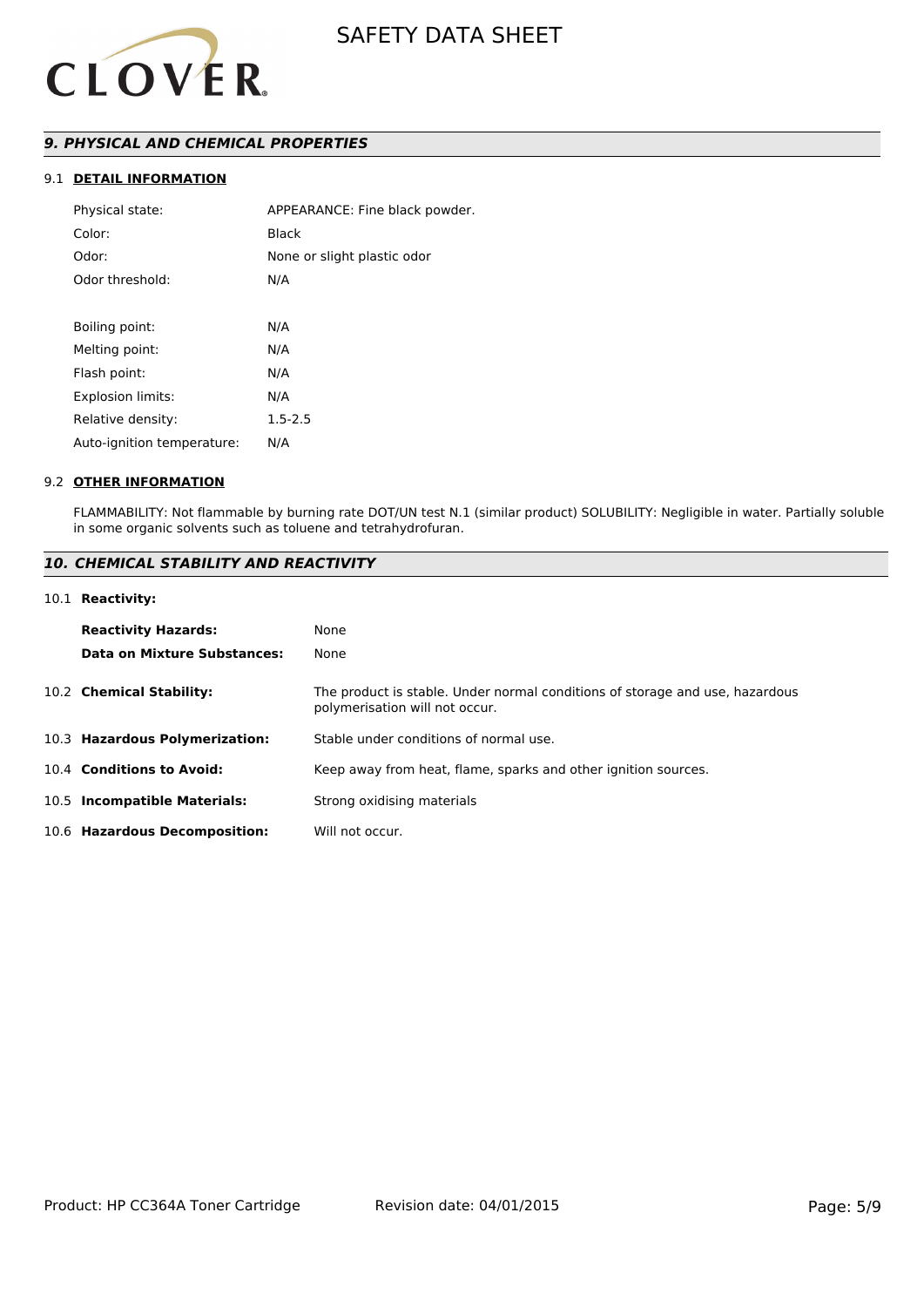

## *11. INFORMATION ON TOXICOLOGICAL EFFECT*

| <b>Mixtures:</b>                   | According to our test results of this or similar mixture and the information provided by the<br>suppliers about the substances contained in this mixture, seriously damaging effect is not<br>expected when this mixture is treated in accordance with standard industrial practices and<br>Federal/state/local requirements. Refer to Section 2 for potential health effects and Section 4 for<br>first aid measures.                                                                                                                                                                                                                                                                                                                                                                                                                                                                                                                                                                                                                                                                                                         |
|------------------------------------|--------------------------------------------------------------------------------------------------------------------------------------------------------------------------------------------------------------------------------------------------------------------------------------------------------------------------------------------------------------------------------------------------------------------------------------------------------------------------------------------------------------------------------------------------------------------------------------------------------------------------------------------------------------------------------------------------------------------------------------------------------------------------------------------------------------------------------------------------------------------------------------------------------------------------------------------------------------------------------------------------------------------------------------------------------------------------------------------------------------------------------|
| <b>Acute Toxicity:</b>             | N/A                                                                                                                                                                                                                                                                                                                                                                                                                                                                                                                                                                                                                                                                                                                                                                                                                                                                                                                                                                                                                                                                                                                            |
| <b>Skin Corrosion/Irritation:</b>  | N/A                                                                                                                                                                                                                                                                                                                                                                                                                                                                                                                                                                                                                                                                                                                                                                                                                                                                                                                                                                                                                                                                                                                            |
| <b>Serious Eye Damage:</b>         | N/A                                                                                                                                                                                                                                                                                                                                                                                                                                                                                                                                                                                                                                                                                                                                                                                                                                                                                                                                                                                                                                                                                                                            |
| Inhalation:                        | N/A                                                                                                                                                                                                                                                                                                                                                                                                                                                                                                                                                                                                                                                                                                                                                                                                                                                                                                                                                                                                                                                                                                                            |
| <b>Sensitization:</b>              | Respiratory: No test data available. None of the substances in this mixture is classified as a<br>respiratory sensitizer.                                                                                                                                                                                                                                                                                                                                                                                                                                                                                                                                                                                                                                                                                                                                                                                                                                                                                                                                                                                                      |
| <b>Mutagenicity:</b>               | Ames test (Salmonella typhimurium, Escherichia coli) negative. (a similar product)                                                                                                                                                                                                                                                                                                                                                                                                                                                                                                                                                                                                                                                                                                                                                                                                                                                                                                                                                                                                                                             |
| <b>Carcinogenicity:</b>            | N/A                                                                                                                                                                                                                                                                                                                                                                                                                                                                                                                                                                                                                                                                                                                                                                                                                                                                                                                                                                                                                                                                                                                            |
| <b>Reproductive Toxicity:</b>      | No test data available. None of the substances in this mixture is classified for reproductive toxicity.                                                                                                                                                                                                                                                                                                                                                                                                                                                                                                                                                                                                                                                                                                                                                                                                                                                                                                                                                                                                                        |
| <b>STOT - Single Exposure:</b>     | N/A                                                                                                                                                                                                                                                                                                                                                                                                                                                                                                                                                                                                                                                                                                                                                                                                                                                                                                                                                                                                                                                                                                                            |
| <b>STOT - Multiple Exposure:</b>   | No test data available. Inhalation test of a toner for two years showed no significant<br>carcinogenicity. (Reference 1 - Test Data) In rats chronic exposure to toner concentrations 4<br>mg/m3 and over lead to an accumulation of particles in the lung as well as to persistent<br>inflammatory processes and slight to moderate fibrotic changes in the lungs of rats. In hamsters<br>these effects were only observed at significantly higher concentrations (> 20 mg/m3). The particle<br>accumulation in the lung tissue of the experimental animals is attributed to a damage and<br>overload of the lung clearance mechanisms and is called "lung overloading". This is not an effect<br>specific to toner dust but is generally observed when high concentrations of other, slightly soluble<br>dusts are inhaled. The lowest-observable-effect-level (LOEL) was 4 mg/m3 and the no-observable-<br>effect-level (NOEL) was 1 mg/m3 in rats. The NOEL was greater than 6 mg/m3 in hamsters.<br>(Reference 2 - Test Data) Toner concentration under the normal use of this product is estimated<br>less than 1 mg/m3. |
| Ingestion:                         | N/A                                                                                                                                                                                                                                                                                                                                                                                                                                                                                                                                                                                                                                                                                                                                                                                                                                                                                                                                                                                                                                                                                                                            |
| <b>Hazard Class Information:</b>   | N/A                                                                                                                                                                                                                                                                                                                                                                                                                                                                                                                                                                                                                                                                                                                                                                                                                                                                                                                                                                                                                                                                                                                            |
| <b>Mixture on Market Data:</b>     | N/A                                                                                                                                                                                                                                                                                                                                                                                                                                                                                                                                                                                                                                                                                                                                                                                                                                                                                                                                                                                                                                                                                                                            |
| Symptoms:                          | N/A                                                                                                                                                                                                                                                                                                                                                                                                                                                                                                                                                                                                                                                                                                                                                                                                                                                                                                                                                                                                                                                                                                                            |
| Delayed/Immediate Effects: N/A     |                                                                                                                                                                                                                                                                                                                                                                                                                                                                                                                                                                                                                                                                                                                                                                                                                                                                                                                                                                                                                                                                                                                                |
| <b>Test Data on Mixture:</b>       | (Reference 1) "Negative Effect of Long-term Inhalation of Toner on Formation of<br>8-Hydroxydeoxyguanosine in DNA in the Lungs of Rats in Vivo", Yasuo Morimoto, et. Al., Inhalation<br>Toxicology, Vol. 17 (13) 749-753 (2005) (Reference 2) Studies by Muhle, Bellmann, Creutzenberg<br>et al. "Lung clearance and retention of toner, utilizing a tracer technique during chronic inhalation<br>exposure in rats." Fundam. Appl. Toxicol 17 (1991) p.300-313. "Lung clearance and retention of<br>toner, TiO2, and crystalline silica, utilizing a tracer technique during chronic inhalation exposure in<br>Syrian golden hamsters." Inhal. Toxicol. 10 (1998) p.731-751. "Subchronic inhalation study of<br>toner in rats." Inhal. Toxicol. 2 (1990) p.341-360. "Pulmonary response to toner upon chronic<br>inhalation exposure in rats." Fundam. Appl. Toxicol. (1991) p.280-299 "Pulmonary response to<br>toner, TiO2 and crystalline silica upon chronic inhalation exposure in Syrian golden hamsters."<br>Inhal. Toxicol. 10 (1998) p.699-729.                                                                      |
| <b>Not Meeting Classification:</b> | N/A                                                                                                                                                                                                                                                                                                                                                                                                                                                                                                                                                                                                                                                                                                                                                                                                                                                                                                                                                                                                                                                                                                                            |
| <b>Routes of Exposure:</b>         | N/A                                                                                                                                                                                                                                                                                                                                                                                                                                                                                                                                                                                                                                                                                                                                                                                                                                                                                                                                                                                                                                                                                                                            |
| <b>Interactive Effects:</b>        | N/A                                                                                                                                                                                                                                                                                                                                                                                                                                                                                                                                                                                                                                                                                                                                                                                                                                                                                                                                                                                                                                                                                                                            |
| <b>Absence of Specific Data:</b>   | N/A                                                                                                                                                                                                                                                                                                                                                                                                                                                                                                                                                                                                                                                                                                                                                                                                                                                                                                                                                                                                                                                                                                                            |
| Mixture vs Substance Data: N/A     |                                                                                                                                                                                                                                                                                                                                                                                                                                                                                                                                                                                                                                                                                                                                                                                                                                                                                                                                                                                                                                                                                                                                |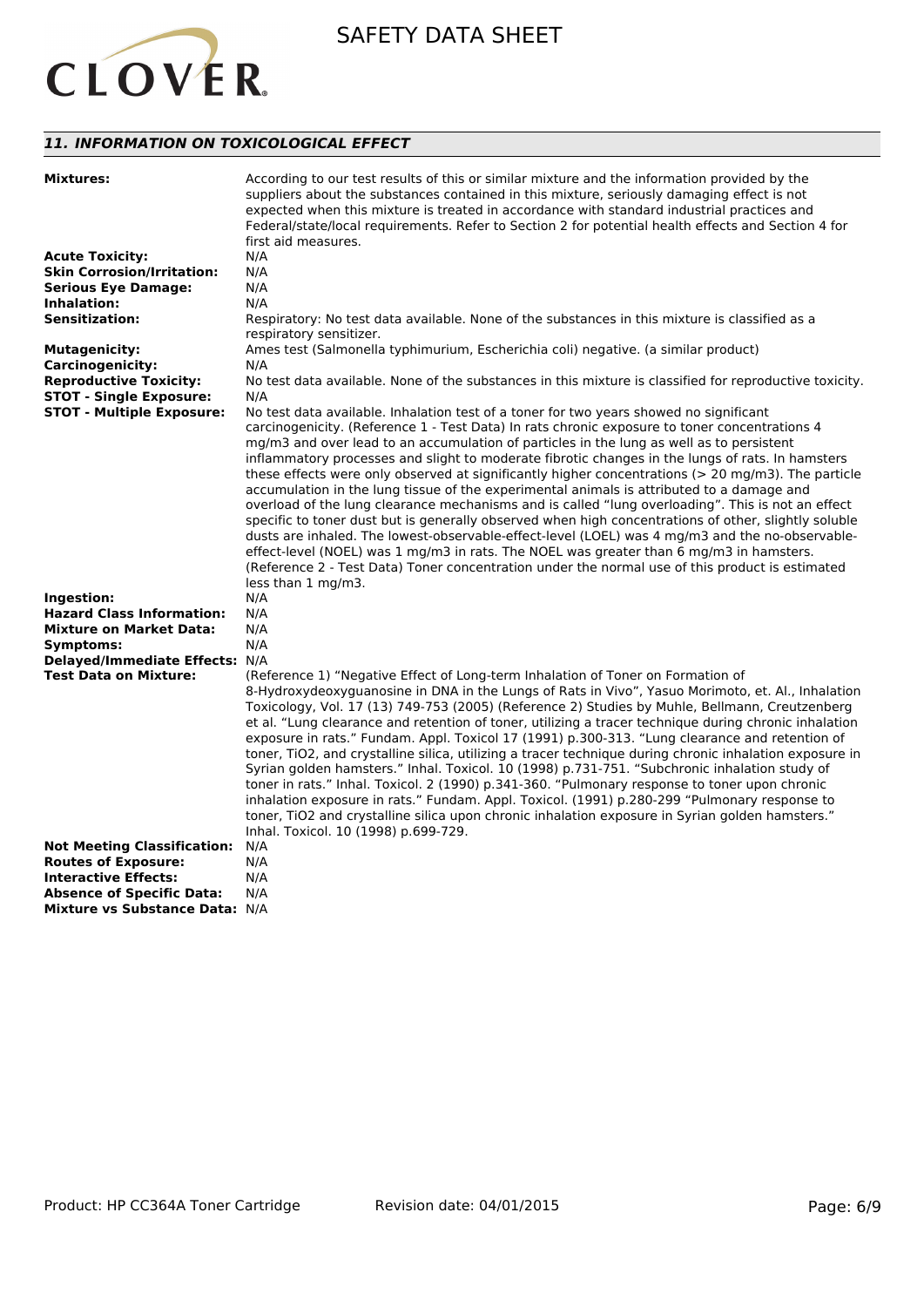

## *12. ECOLOGICAL INFORMATION*

| 12.1 <b>Eco toxicity:</b>           | According to our test results of this or similar mixture and the information provided by the<br>suppliers about the substances contained in this mixture, this mixture is not expected to be<br>harmful to ecology. Acute toxicity to quatic organisms (a similar product) 72-hour IC50 (for<br>algae, Pseudokirchneriella subcapitata, OECD 201) > 1,000mg/L, NOEC 1,000mg/L 48-hour<br>EC50 (for Daphnia magna, OECD 202) > 1,000 mg/L, NOEC 1,000 mg/L 96-hour LC50 (for fish,<br>Rainbow trout, OECD 203) $> 1,000$ mg/L, NOEC 1,000 mg/L |  |
|-------------------------------------|-----------------------------------------------------------------------------------------------------------------------------------------------------------------------------------------------------------------------------------------------------------------------------------------------------------------------------------------------------------------------------------------------------------------------------------------------------------------------------------------------------------------------------------------------|--|
| 12.2 Degradability:                 | N/A                                                                                                                                                                                                                                                                                                                                                                                                                                                                                                                                           |  |
| 12.3 Bioaccumulation Potential: N/A |                                                                                                                                                                                                                                                                                                                                                                                                                                                                                                                                               |  |
| 12.4 Mobility in Soil:              | N/A                                                                                                                                                                                                                                                                                                                                                                                                                                                                                                                                           |  |
| 12.5 PBT & vPvB Assessment:         | N/A                                                                                                                                                                                                                                                                                                                                                                                                                                                                                                                                           |  |
| 12.6 Other Adverse Effects:         | None known.                                                                                                                                                                                                                                                                                                                                                                                                                                                                                                                                   |  |
| <b>13. DISPOSAL CONSIDERATIONS</b>  |                                                                                                                                                                                                                                                                                                                                                                                                                                                                                                                                               |  |

## **Disposal Information:**

 Dispose as a solid waste in accordance with local authority regulations. Empty container retains product residue.

#### **Physical/Chemical Properties that affect Treatment:**

Symbol: This product is not classified as dangerous

Risk Phrases: This product is not classified according to the federal, state and local environmental regulations.

### **Waste Treatment Information:**

Do not shred toner cartridge, unless dust-explosion prevention measures are taken. Finely dispersed particles may form explosive mixtures in air. Dispose of in compliance with federal, state, and local regulations.

#### **Personal Protection Required:**

N/A

| <b>14. TRANSPORT INFORMATION</b> |                                                                                                                                             |  |
|----------------------------------|---------------------------------------------------------------------------------------------------------------------------------------------|--|
| 14.1 <b>ID Number:</b>           | None. Not a regulated material under the United State DOT, IMDG, ADR, RID, or ICAO/IATA.                                                    |  |
| 14.2 Shipping Name:              | None. Not a regulated material under the United State DOT, IMDG, ADR, RID, or ICAO/IATA.                                                    |  |
| 14.3 Hazard Class:               | None. Not a regulated material under the United State DOT, IMDG, ADR, RID, or ICAO/IATA.                                                    |  |
| 14.4 Packing Group:              | N/A                                                                                                                                         |  |
| 14.5 Environmental Hazards:      | Not a marine pollutant according to the IMDG Code. Not environmentally hazardous according<br>to the UN Model Regulations, ADR, RID or ADN. |  |
| 14.6 User Precautions:           | Do not open or break a container during transportation unless absolutely needed.                                                            |  |
| 14.7 Bulk Transport:             | N/A                                                                                                                                         |  |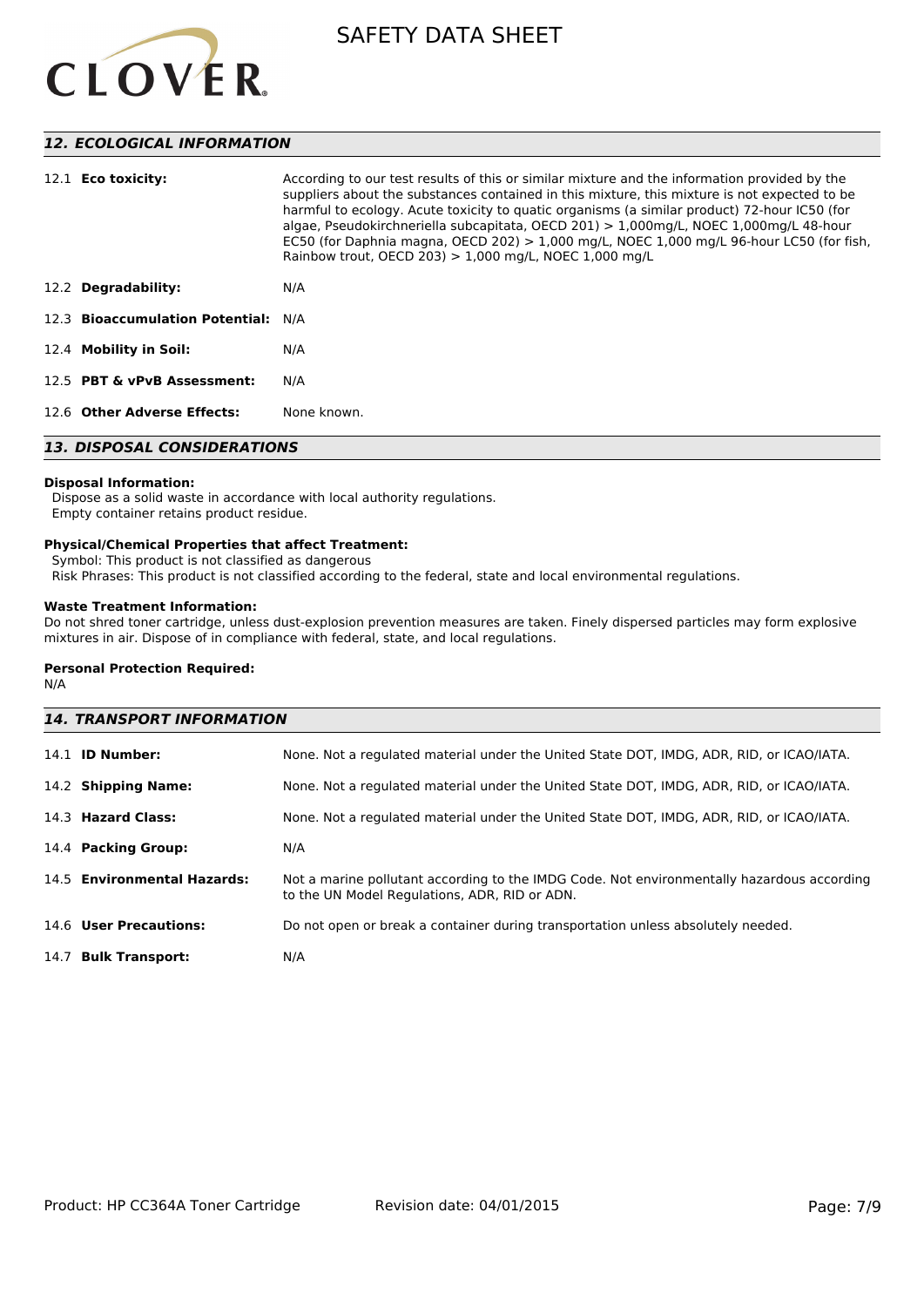

## *15. REGULATORY INFORMATION*

| 15.1 Regulatory Information: | TSCA: All the substances in this mixture are listed or exempted in accordance with TSCA. |
|------------------------------|------------------------------------------------------------------------------------------|
|------------------------------|------------------------------------------------------------------------------------------|

**EPA Regulatory Information:** N/A

**CERCLA Reportable Quantity:** Not applicable to this mixture.

#### 15.2 **Superfund Information:**

**Hazard Categories:**

**Immediate:** N/A

**Delayed:** N/A

**Fire:** N/A

**Pressure:** N/A

**Reactivity:** N/A

**Section 302 - Extremely Hazardous:** Not applicable to this mixture.

**Section 311 - Hazardous:** Immediate health hazard: No (All the ingredients of this product are bound within the mixture.) Chronic health hazard: No (All the ingredients of this product are bound within the mixture.) Sudden release of pressure hazard: No Reactive hazard: No

| 15.3 State Regulations:            | California Proposition 65 (Safe Drinking Water and Toxic Enforcement Act of 1986): This<br>product does not contain any chemicals listed by the State of California.                                                                                                                                                          |
|------------------------------------|-------------------------------------------------------------------------------------------------------------------------------------------------------------------------------------------------------------------------------------------------------------------------------------------------------------------------------|
| 15.4 Other Regulatory Information: | This mixture complies with the requirements of the RoHS Directive 2011/65/EU and its<br>amendment directives. Please refer to any other Federal/state/local measures that may be<br>relevant.                                                                                                                                 |
| <b>16. OTHER INFORMATION</b>       |                                                                                                                                                                                                                                                                                                                               |
| <b>General Comments:</b>           | This information is based on our current knowledge. It should not therefore be construed as<br>المستحقق والمستقل والمستقل والمستقل والمستقل والمستقل والمستقل والمستقل والمستقل والمستقل والمستقل والمستقل والمستقل والمستقل والمستقل والمستقل والمستقل والمستقل والمستقل والمستقل والمستقل والمستقل والمستقل والمستقل والمست |

guaranteeing specific properties of the products as described or their suitability for a particular application

**Creation Date of this SDS:** 05/19/2015